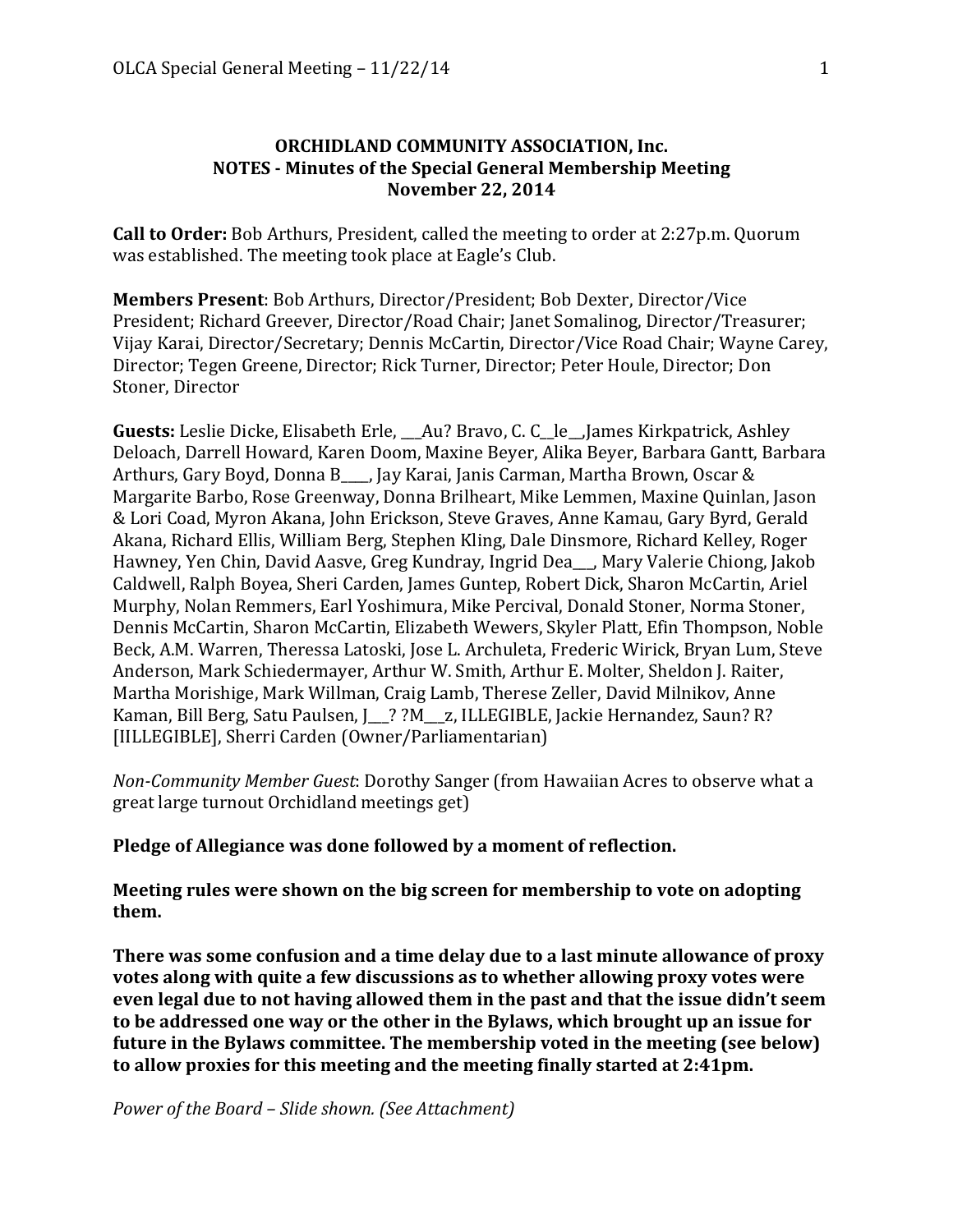**–** *Petition from Ric Wirick was presented to the membership and board, which requested the removal of two directors, Wayne Carey and Dennis McCartin. (See attachment of Petition).* There was a problem with the petition because the bylaws state that the verification process is required and a time is to be given to the accused to mount a defense. This petition has caused much dissention. The accusations were stated, but not proven. People stood up and spoke pro and con for each BOD member in question for petitioned removal.

**Ric Wirick motioned to remove Dennis McCartin from the BOD.** Discussion: Ric Wirick asked if they served us well as directors and managers of our road funds? Road maintenance was their call for 4 years. He cited grading was needed, but he felt was stalled and he, referred to as a member, felt they failed as managers. He stated that he filled all the pot holes himself and paid it out of his pocket, but the two objected to his getting reimbursed. He stated that a former Treasurer and a member saw an incorrect road built. The petition states that wrong materials from a contractor were used. It was stated that instead of taking the report from the former Treasurer, he was stonewalled. The contractors used Six inch minus product and in two months, it cost \$60,000 to fill the lakes but neither drainages nor topping were done in that price. At end of last year, another \$40,000 was requested. These, he stated, are some of the reasons why he's against these two volunteer BOD's, plus Ric went on that at the July road meeting when Dennis McCartin declined as Road Chair {but accepted being Co-Chair for transition and completion of already started projects], he wrote a check for \$140k to Johansson contractors to start work on Orchidland drive. He felt that the contractor took advantage of OLCA, so he wanted it stopped.

## *Bob Arthur: Motioned to accept the time limit of debate and the agreed meeting procedures.* Tegen noted it should be 10 for presenter and 3 for each person who speaks.

Ralph Boyea: Point of order on voting issue. We need to know who is able to vote. There were indications that proxy voting is proper. There is nothing in the bylaws that allows proxy voting and it has been rejected in the bylaws committee meeings. The bylaws are not silent and they say voting by the members "AT" the membership meeting and that's what they say. Members can change the bylaws, but not at this meeting. This is an illegal proxy vote.

Richard Greever and Rick Turner stated that State precedent supersedes Bylaws of any subdivision. People off island have a right to vote by proxy. It was stated that we will have all community heard whether we agree or disagree.

**Huge cross talk discussion with entire group in regards to allowing proxy votes.** Teresa Latoski: What are we afraid of by allowing proxy voting? Seems like Board is trying to keep people from voting. Board has a huge list of stuff to do, let's get involved in our community to have more say of what the Board does.

Armon Collman: Noted that the right of Hawaii to vote in a State has nothing to do with Orchidland.

Richard Ellis: whether you believe proxies are valid or not, they are legal documents, so if they're not notarized, how do we know, they are legitimate voters? Noted that if we're sending out a form for proxies they should be sent to all members.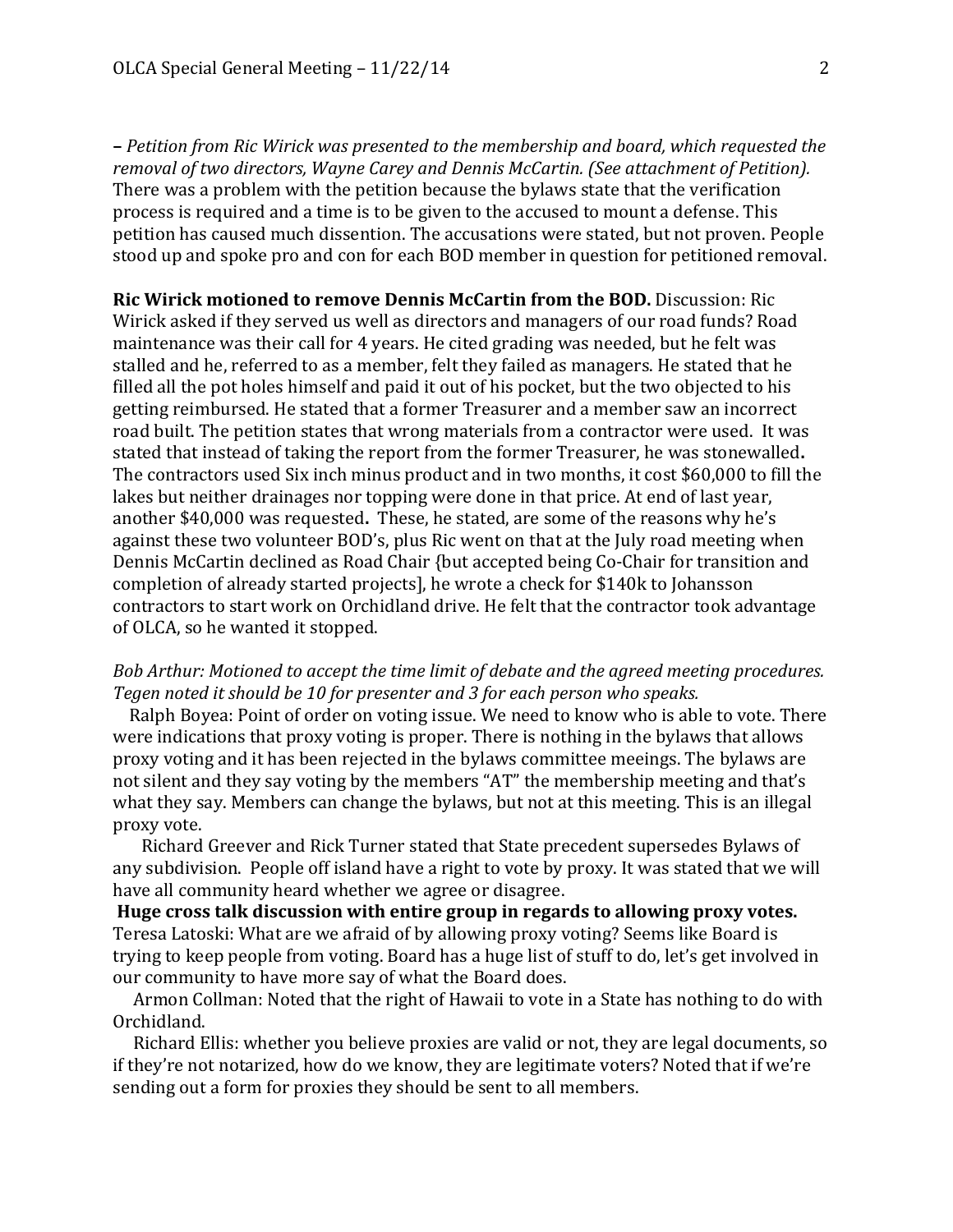Don Stoner: Got on BOD because he's been watching this stuff go on for 12 years. Stated that proxies are legal, by State law, and that's the way it is.

Barbara Arthurs: Former President of OLCA. Noted 4-14D says that unless Bylaws specifically prohibits proxies then it should be accepted, so **Barbara Arthurs motioned** to accept proxy. Tegen Greene, 2<sup>nd</sup>. Vote: Yes-48, No-17, Abstain-1. Motion carried proxies accepted for this meeting.

**Rick Wirick motioned for Presenter of motion to speak for 10 minutes and to allow 3** minutes for each comment. Yes-35, No-3, Abstain-1. Motion carried.

### *Pro and con comments were given for each petitions before voting on them.*

#### **Ric Wirick motion to remove Dennis McCartin from the BOD – Discussion:**

Dennis McCartin: This is the first I've heard of any specifics. Ric Wirick's motion on the petition had no specifics and I never even got to see the petition. He wanted to hear from others before giving his rebuttal to "cons" comments.

Marti Morishige: Presented to keep Dennis McCartin on the Board. She stated she was President on the Board for four years. She stated that at a Membership meeting Wes Owens suddenly got upset about a motion, quit as President on the spot, storming out and causing her to have to become president on the spot because she was the VP, so she noted that she does have some history with the Board and knowledge to share regarding Dennis McCartin, going on to state that it's not easy to be a volunteer at a board meeting. We had meetings that had no quorum or almost not enough. She questioned in regards to volunteering for the Board: Are you ready to talk to contractors, do you have 10 or 20 hours a week to give to the community like Dennis has has done for four years?! He put his heart and soul into making OLCA better. All theses accusations were never given to him. Yes I agree with some of it in regards to some of the contracted road repair, but, she stated that you've got to talk to Johanson's, who were also possibly a bit slick or took advantage of a situation. It's hard to find good workers because they know we're not professional people so they might take advantage of us and see us coming.

David Asvee: Another former volunteer Board member who stated that he worked with Dennis McCartin on the Road committee and he did an extremely good job, so he has my full support.

Ariel Murphy: worked on board with Dennis and Wayne. Volunteerism is not easy. We put up our reputations. We're not paid, we do our best, we don't deserve shame, malice and ridicule - these two older members have value and give continuity to a new Board of volunteers. Have some compassion.

Mr. Noland Remmers: stated it was nothing personal to Dennis, but that the board has done nothing in the previous years? So what about continuity, he stated, going on to say that he went to road committee meetings and didn't get help on his road or with a stop sign. When I got louder then they listened.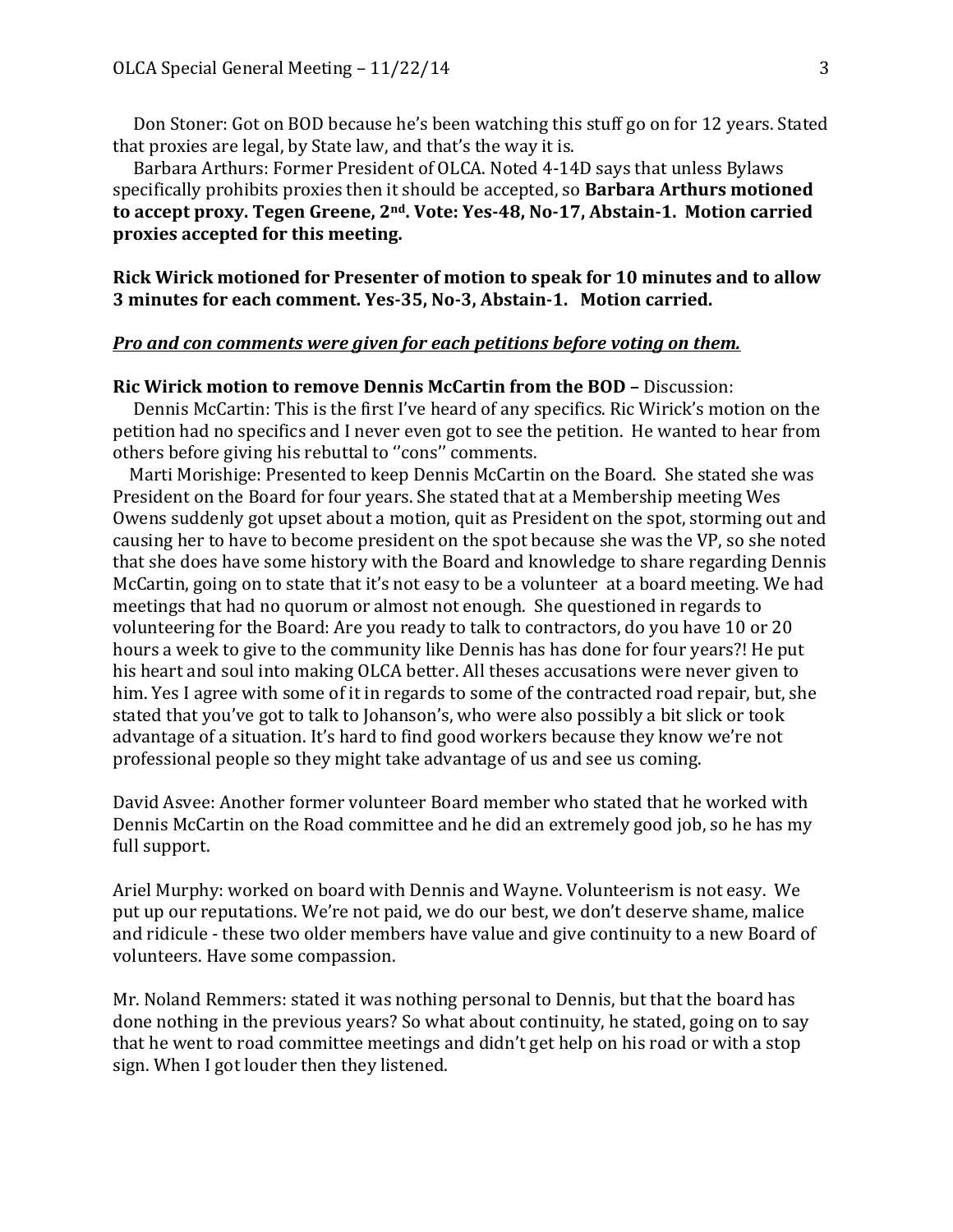Janet Somalinog: As Treasurer, looking at the fiscal aspect of how money was spent and overseen, that's the one issue that expenditures were laid out without scrutiny and management. The two past experienced people are helpful, but we're not in the past and the new Board has made great strides, so we need to move forward.

Bob Dexter: Read a statement of thanks to all. Before you vote, it's important to be informed of what a gentleman Dennis McCartin is and that he has given much service to OLCA and as a volunteer within his community. Noted the loads of fill that have been sent to people. He volunteers on the CERT team. Mr. Wirick makes many false claims. I've only been on the Big Island 18 months, but he's accused me of five years of wrong doing as a member. He is constantly attacking those who don't agree with his views. Mr. Dexter stated that he will resign, if such a good man as Dennis is removed.

Ralph Boyea: spoke against the motion to remove Dennis McCartin. Mr. Wirick has presented a petition with nothing but general accusation, only today presenting specifics to his accusations. There's the issue of fairness. Just with cause, but the statute says unless it specifically says so. It's tough being on the board. People do their best. If a motion was passed, we needed to follow it and that's what Dennis tried to do including the information that Dennis McCartin was, indeed, authorized by board to write that check to start the work on Orchidland drive.

Barbara Gantt: I signed the petition because I'm tired of seeing everyone on the board not get along, no I think these two men are just getting picked on, so I decided to take my name off the petition because I wanted to get people stop fight and try to get along better, if nothing else.

Tegen Greene: There are five new members that stepped up. Members did come to those meetings and vote for us. We're trying to get over things in the past and I don't think this is personal between Dennis and Wayne. They did a good job at the time, but we're having trouble moving forward because of old and traditional ideas.

Don Stoner: Recently on the BOD after attending several and watching things going on, this isn't personal. Ric Wirick was able to get info about finances that I've been trying to get for years. He got road fill and put it down. All he asked for was reimbursement. He stated that they put a lot of fill in a lake in front of his house and it was only bedrock when they came to press it in. Now it's even lower. Ric was asking for reimbursement and everyone voted yes except Dennis and Wayne. Ric's been trying to help us and used his backhoe, which broke, and all he asked for was the money he was out fixing our roads.

Janet Witoski: not pro or con these guys, but they've been on the helm a while, so why rehire a contractor after they screwed up. They didn't put in the rebar and they offered to reimburse us some small amount like \$50 or so. Why are they hiring this kind of contractor over and over? The way of these two people's communication is brusque and harsh. The Board fights with each other and I know that one of these people have a mutual restraining order for getting in a disagreement with one of our neighbors. I saw it at the court, so it's not second hand info.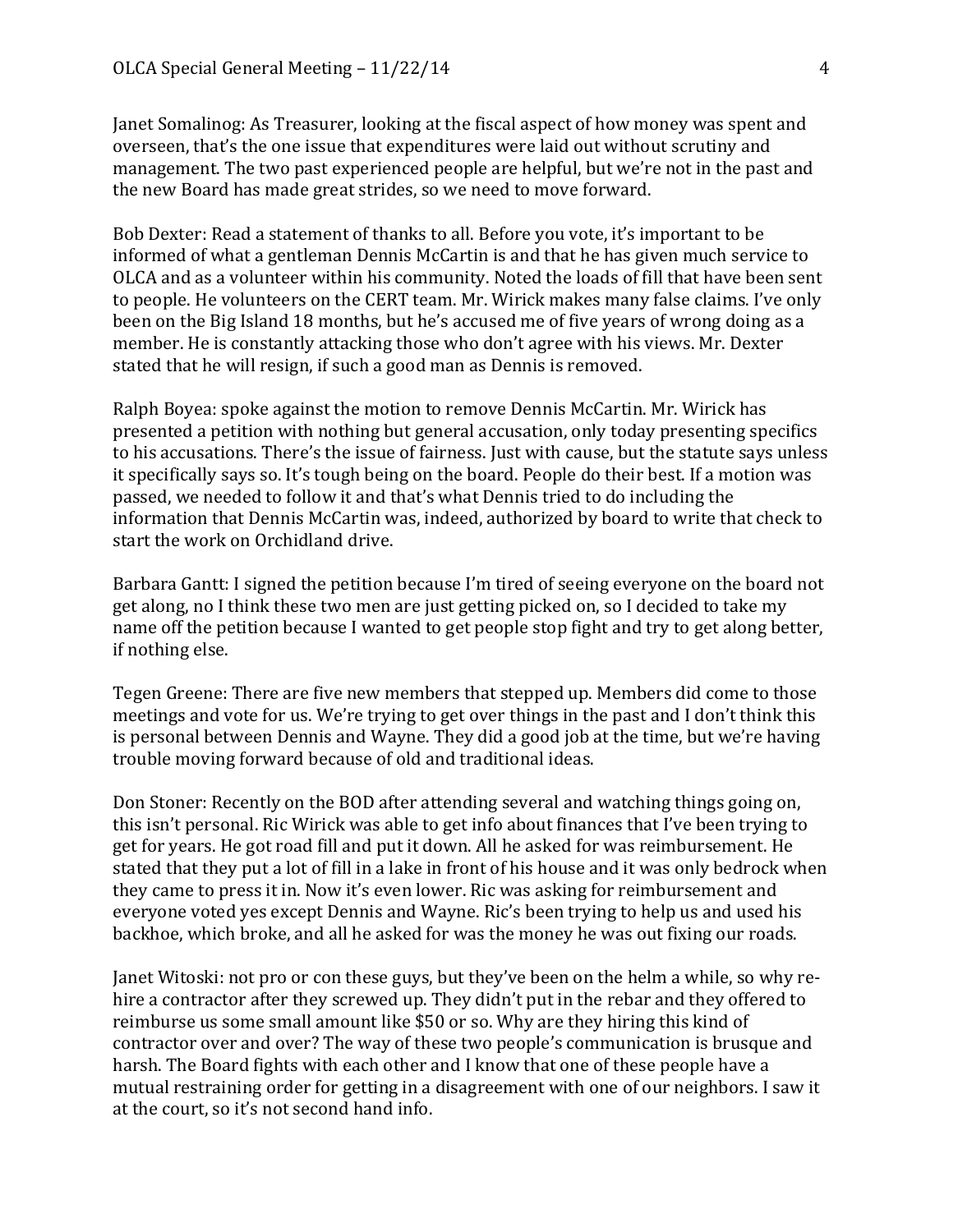Yen Chin: Against removal. People are coming in and are not aware how difficult things were. I was on the board before these guys were here and after they came. There was a shortage of money then and it was so frustrating the Board couldn't make a decision. There are issues and fights because people are looking to win, that's not community, that's destruction. Voting to dump people who worked really hard is not community.

Tony Miller: Gives the gentlemen credit that they're volunteers and they did best job they could. There are two programs. Vote out whoever supports blacktopping our roads.

Wayne Carey: Dennis McCartin gives many hours of volunteerism even if he hasn't always made decisions that pleased everyone. Barbara Gantt was hurt when she made an illegal motion and Dennis was abrupt to her. Our Treasurer wants to move forward. Less than ten days ago, she needed to know 4-14D, and she's our treasurer. Someone has to speak as a voice for the historical value of how to do things. You would have a great loss voting Dennis off the board.

Dennis McCartin: Started doing road work over five years ago filling pot holes with his wife, Sharon, putting out a lot of Coal patch. When there was a resignation due to Mericomi suit, I stepped up to be on the board and as road chair. For 4.5 years, still filling pot holes, coal patch, and paid more than \$400 for chip seal repair out of my pocket that I never put in for reimbursement for.

Re:  $35<sup>th</sup>$ : Johanson didn't put down what they were supposed to, they put down wire mess and 4Inch of concrete. They weren't putting in the rebar and didn't have big enough forms, Mr. Shimizu saw it but never notified me, so you cannot blame it all on me. When I found out, I wrote Johanson and asked why they didn't follow the scope of work and they offered to reimburse \$150 for the rebar, which was not an acceptable answer. By that time Mr. Greever was road chair and took it upon himself to try to handle it. I have a letter sent to Bob Arthurs to set straight and remove doubts for both myself and Johanson's to go over scope of work, which was to be the same as a previous section and was how they estimated the cost -- they didn't get the scope of work because it was in my trucks glove compartment the whole time and so it wasn't presented to Johanson until the work was completed. Ivan Gomes letter was read in to the record.

All the rain and drainage problems resulted in large lakes. We get complaints of engines being ruined by this so we started a project of filling lakes, when the Dalton brothers had the contract, for 300/load, we spent 45k as authorized by the board to begin getting material in. That material sat there over time and when you look at the condition of our roads, we need something mixed in with it to get it to hold. Problem is we don't bring in enough money to fix all the roads. We had at that time about \$60k. There were breakouts done on  $34<sup>th</sup>$  and a lot of the other roads also had breakouts to get the water to run off the road.

Signage: this subdivision has set up more than  $35$  stop signs. We got about  $70$  from the county, but we still need the post and anchors and someone to install them, but the board never approved it. We always need some amount of money in reserve.

Regarding the check for chip seal resurfacing on Orchidland drive: When that fund was first voted on the Daltons had said they didn't think it was suitable for resurfacing, but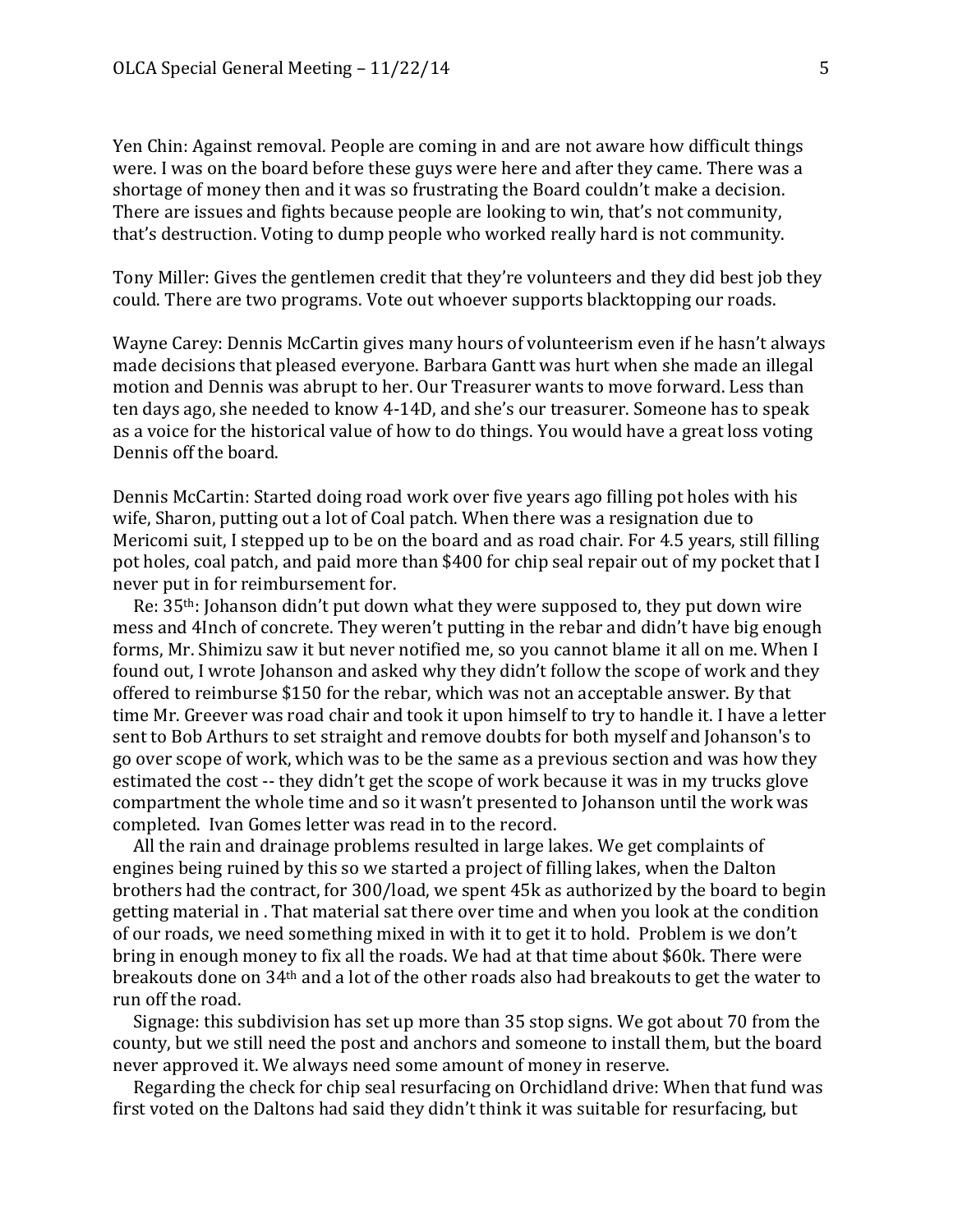later on with Yamada, we had \$160k in the fund, so I asked them how many linear feet and they said 3000 feet. I found out \$105k was just for asphalt and the rest for labor, not profit. 

Re: spending on the roads, fiscal reviews done by CPA, who, at no time, has had any concerns raised. This is the first time in long time that we've had more come in than ever. We still need to set priorities on how to do the road.

*Dennis McCartin's time was up before he could finish sharing his defense against the allegations made by Ric Wirick's petition.*

### **VOTE** taken by paper ballot and results to be read in General Membership meeting directly following adjournment of Special General Membership meeting.

**Ric Wirick motioned to remove Wayne Carey from the BOD.** Discussion: Ric Wirick read his statement (Attached). He stated he noticed substandard repair of concrete repair on 35<sup>th</sup> avenue. The residential community suggests we pay only for costs. Ivan said it was a reasonable request and would take it to Johanson. \$219k repaving job on Orchidland drive. The BOD at that time of meeting consisted of many who have now resigned. He stated that he questioned Wayne about the chip seal surfaces the lack of cost efficiency; but stated that he felt that instead of an answer, he felt hit with criticism for meeting with Johanson alone and without the Co-Road Chair for that project, after being told that Dennis McCartin was to stay on a Co-Road chair in order to handle the completion of the Orchidland drive project. Ric Wirick stated that he felt Wayne Carey insisted on what he felt were over-priced admin costs stating that out of the \$81k admin budgeted, \$46k goes to bookkeeping and accounting. (no benefits nor health insurance included in that pay); but, he thinks that's too high for full-time Admin help for the running of OLCA, so then he feels that takes away from the roads Although they fulfilling important tasks for the association, establishing and implement some kind of more cost effective system would put \$16k back in the pocket because he feels that OLCA has an outdated accounting process. 

David Assve – He is for Wayne Carey staying on the Board because although when he was on board for about 6 months, he locked horn with Wayne from time to time, but; reiterated his strong feeling that it's wrong removing Wayne because he's one of two people who know so much about OLCA and its history. He stated: Wayne worked along with us and I have nothing but respect even though I've locked horns with him many times. You wouldn't believe how Board members, like Wayne and Dennis, have tried to figure out how to fix roads needing serious help without money!!

Sharon McCartin: Noted that Wayne Carey is with the Bylaws committee, the road committee and is a tremendous volunteer for the community. She noted that Dennis and Wayne aren't against anyone, they just want the bylaws followed. Pohaku down  $40<sup>th</sup>$  was recently done by new road chair and is a good job; however, choosing the contractor didn't go to road committee, and then to BOD, to be approved first before the work was done, and no scope of work was given before the work was done. They didn't even go to the board! I'm glad it's done, but it wasn't done by following the bylaws and procedures as required by the laws of our organization. There are times I disagree with Wayne, but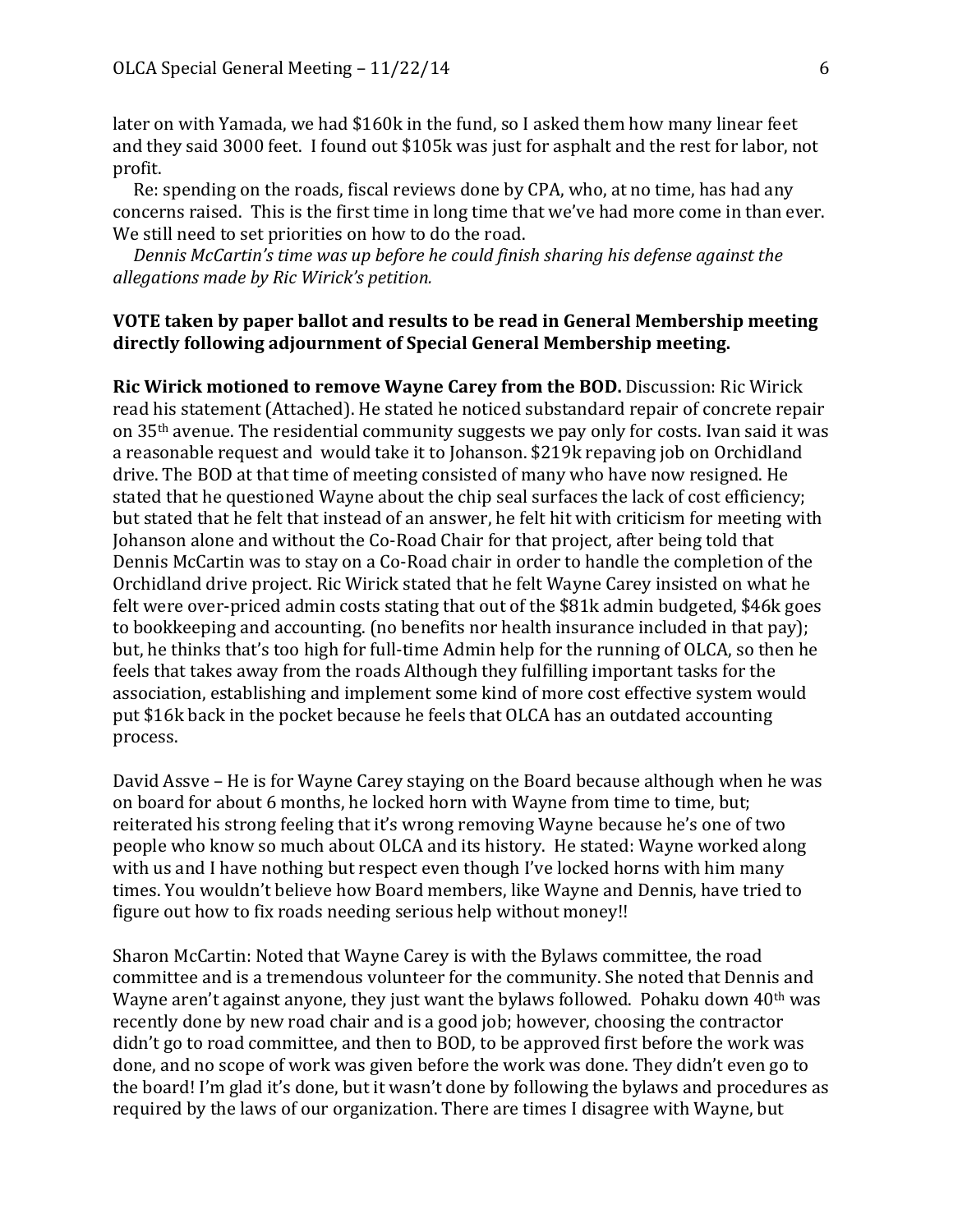more often than not he knows and can bring a lot of knowledge that many BOD members don't know. She noted that there's a pattern and a history with Ric Wirick having petitioned to keep people off the board in past. She stated that there were three people from 42nd street on the board and they have 9 residents, Wayne went up against them to run for the position, he did his research, he follows the laws. She's voting to keep Wayne on the board.

Bob Dexter: Wants Wayne Carey to stay on the board, stating that he has voted against Wayne many times in the past and they argue incessantly, but still and all, the man adds to the decision-making of the board with his knowledge. Bob went on to question if these 2 members out of 10 are really that scary that we have to purge them from the system? It's pretty important to have someone stand up and give cause pause before rushing forward. Why is it so important to get rid of them? We need diversity on a board to create better decisions. We need to do things through process. It isn't easy, there are lots of rules, and you've got to go through them. It's hard to find civility and many should have learned that in kindergarten. we need to find that aloha spirit and stop thinking of ourselves, but what we can do for our community

Roger Hawney: over 30 years watching our community fight over the roads -- its what we do here. I'm not choosing sides on this one this time because he can't afford to loose anymore friends. He does agree with Wayne about doing things properly and forcing the county to legally make the people who designed this mess be accountable, but we can't do it sitting here fighting with each other. It's really a tough situation with the tools we've been given. Both Wayne and Dennis are in the final year of their terms, there's only a few more months and they're done, so why vilify and drag people down --that's what we do. We really need to be at war with the people truly responsible for this mess rather than the volunteers. 

Barbara Gantt: Rescinded her name from the petition against Wayne and Dennis. She sat on board six months and really respects Wayne, but has a little bit of problem about some of the ways that communication happens. We need to get along on the board and that goes for everybody. She loves peace.

Ralph Boyea: We get little pieces of info. He stated that he lives on a horrible road and didn't push for his road to be fixed at all while he was on the board to make sure there was no implication of any unfairness. Stated how awful it is to imply that Wayne's road paving was anything but by the book and to further please note there was a paving plan, which was followed. Mr. Wirick against \$46k for two types of bookkeepers when it's a budget which the general membership passed and isn't much different from the year before. We have a financial records keeper for \$20 (NO HEALTH OR ANY BENEFITS INCLUDED) We have a CPA - they're audited so anything not above board with the finances would have been revealed in the yearly audits. Mr. Boyea has been in Orchidland since 1975. Stated the need to be aware of history in order to help the board make sound decisions. The Board needs to know the history and Wayne has that history.

Ariel Murphy: once was on the board and there was a lot of fighting when Wes Owns was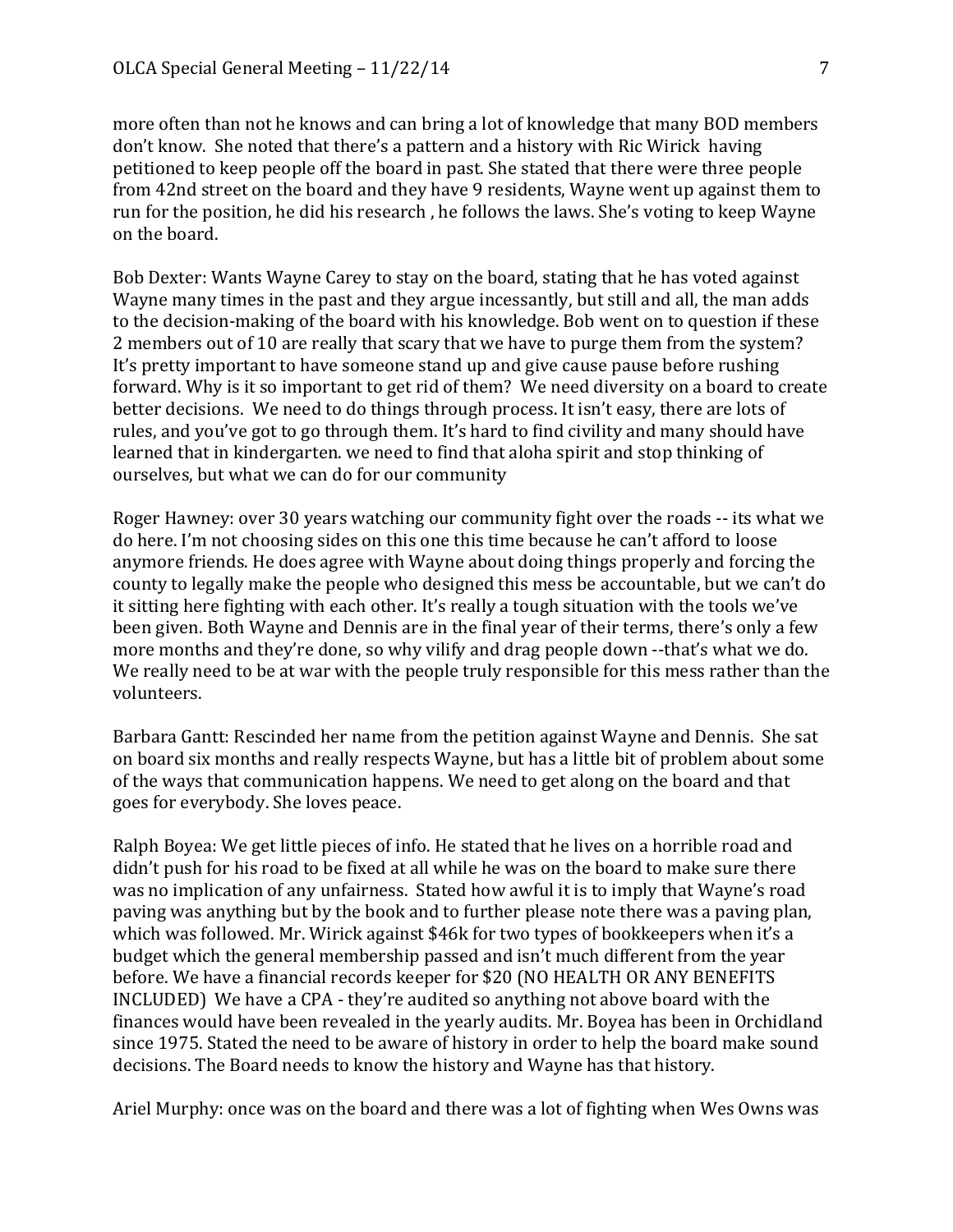President, and he and Wayne fought all the time. Last year Ric Wirick's neighbor, Wes Owens, tried to get Wayne removed off the board. Wes resigned in the middle of a meeting when he couldn't get his road paved. Chip seal repair fund is at stake again even if the whole membership voted for it, which is wrong. This is the same animal given another form. Uphold what the membership has already decided on and has been asked many times in regards to finishing Orchidland Drive.

Peter Houle: Lives in HPP, so I'm not in anyone's camp and joined this board again. I was on the board 20 years ago. Ric made a statement against the insurance doubling to protect the board. I don't serve on any board unless I'm covered. Anyone wants to sit in my chair without insurance coverage, step up. I'm here to spend your money wisely. I took my dozer and fixed that road on my dime. I've got rental houses there that I built in the 90s. My goal is to spend your money wisely. I'm a chemical engineer. I'm a neutral person trying to work with this person. If you want to sit in that chair without insurance as Ric Wirick brought up was passed to protect the board, go ahead and volunteer, but I won't sit on a board without insurance.

## **VOTE** taken by paper ballot and results to be read in General Membership meeting directly following adjournment of Special General Membership meeting.

**ADJOURNMENT**: Special General Membership meeting was adjourned by flowing right into the start of Regularly Scheduled General Membership meeting at 5:08 p.m.

\_\_\_\_\_\_\_\_\_\_\_\_\_\_\_\_\_\_\_\_\_\_\_\_\_\_\_\_\_ \_\_\_\_\_\_\_\_\_\_\_\_\_\_\_\_\_\_\_\_\_\_\_\_\_\_\_\_\_\_

Submitted by: Submitted by:

Vijay Karai, Susan Bambara Secretary **Recording Secretary** 

# **Special General Membership Meeting MOTIONS LOG – 11-22-14**

Barbara Arthurs motioned to accept proxy. Tegen Greene, 2<sup>nd</sup>. Vote: Yes-48, No-17, Abstain-1. Motion carried proxies accepted for this meeting.

**Rick Wirick motioned for Presenter of motion to speak for 10 minutes and allowing 3** minutes for comments on each motion. Vote: Yes-35, No-3, Abstain-1. Motion **carried.**